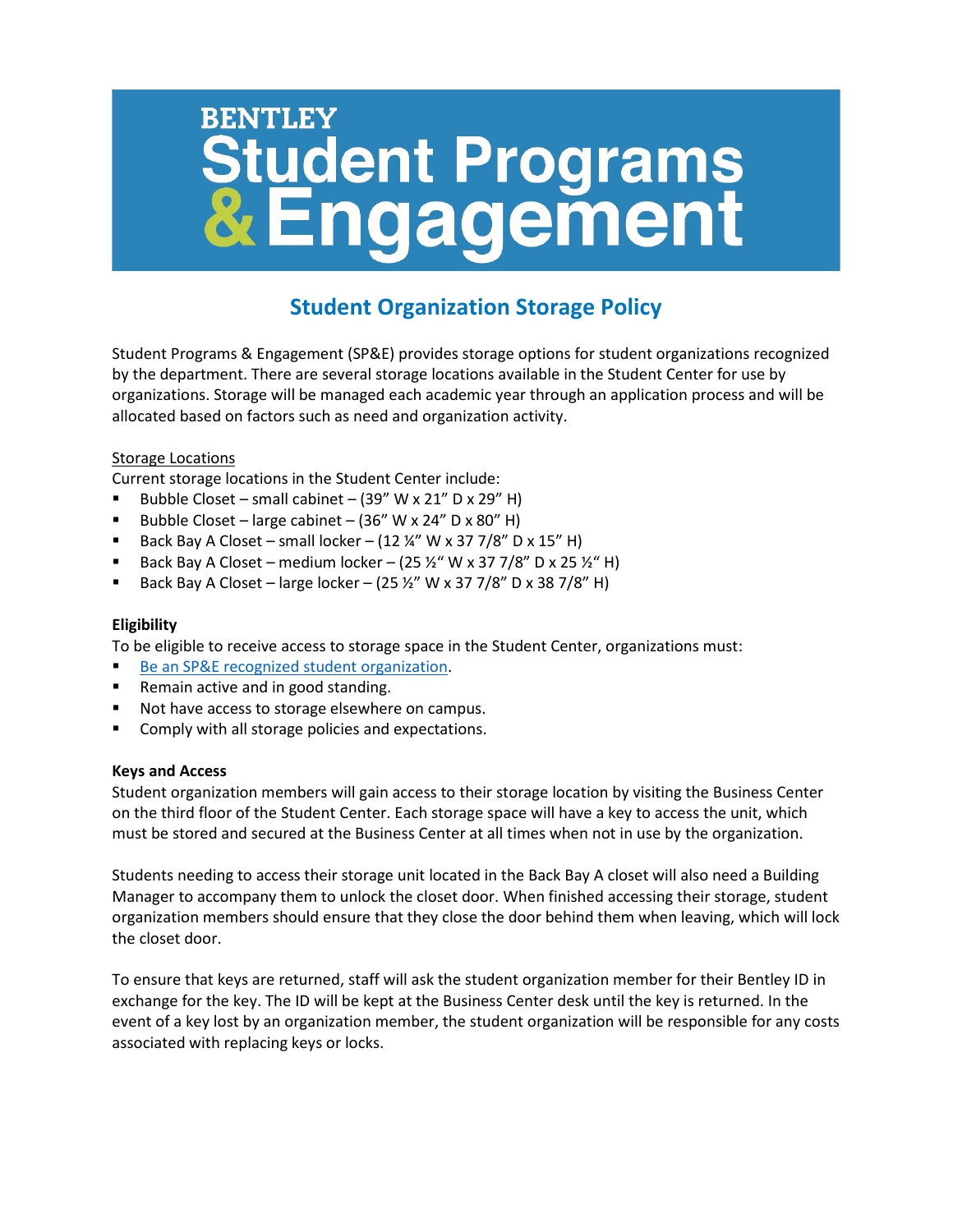#### **Storage Guidelines**

Organizations with access to storage must meet all expectations and refrain from storing any prohibited items. Upon allocation of a storage unit, a representative of the organization will sign a storage agreement to acknowledge the policy and agree that the organization will adhere to all expectations. To request an exemption from any of the guidelines outlined in this policy, student organizations may request approval in writing to the Associate Director of Student Programs & Engagement. Advance written approval must be given before proceeding. Violations to this policy may jeopardize the organization's access to storage now and in the future.

#### Expectations

All student organizations must meet the following expectations unless granted advance written approval:

- All stored items must be contained completely within the allocated storage unit. Any items left outside of a storage unit without prior written permission will be removed and discarded. Student organization members are encouraged to keep in mind their current storage access when making purchases for upcoming programs and events.
- Storage units must remain clean and organized throughout the duration of use.
- **Dia A.** Only university-provided locks and keys may be used on storage units. Any other method of securing the unit will be removed.
- **Stored items must be intended for organization-related use.**
- SP&E reserves the right to open a storage unit at any time in instances where storage policies are alleged to have been violated, for the purposes of required maintenance, or in the case of an emergency.
- Organizations must report any damage or necessary repairs to SP&E.
- **Each organization is limited to a maximum of one storage space at a time.**
- Student organizations must remain in good standing with SP&E. Inactive organizations may lose access to their storage space.
- Student organization members must respond to communication in a timely manner with SP&E staff regarding their storage space.
- An organization member must meet with an SP&E staff member a minimum of once per academic year to do a walkthrough of their storage space and ensure that all expectations are being met.
- **If the stand is temporarily stored during the summer months must be clearly labeled with the organization** name, a contact name, phone number, and email address. All items must be contained in a sealed box or container that is in good condition.

#### Prohibited Items

The following items are prohibited and cannot be kept in storage without advance written approval:

- Food of any kind, including candy, cooking ingredients, and seasonings.
- Flammable materials, chemicals, or substances, including spray paint, paint thinner, sternos, or propane.
- Unsecured materials such as open sandbags, glitter, confetti, or other similar substances that cannot be easily contained or cleaned.
- **Broken, dirty, or damaged items.**
- **Firearms or weapons of any kind.**
- Personal items not being used for student organization related purposes.
- **Illegal or controlled substances, including alcohol or drugs.**
- Animals, pets, or any other living items.
- **Perishable items.**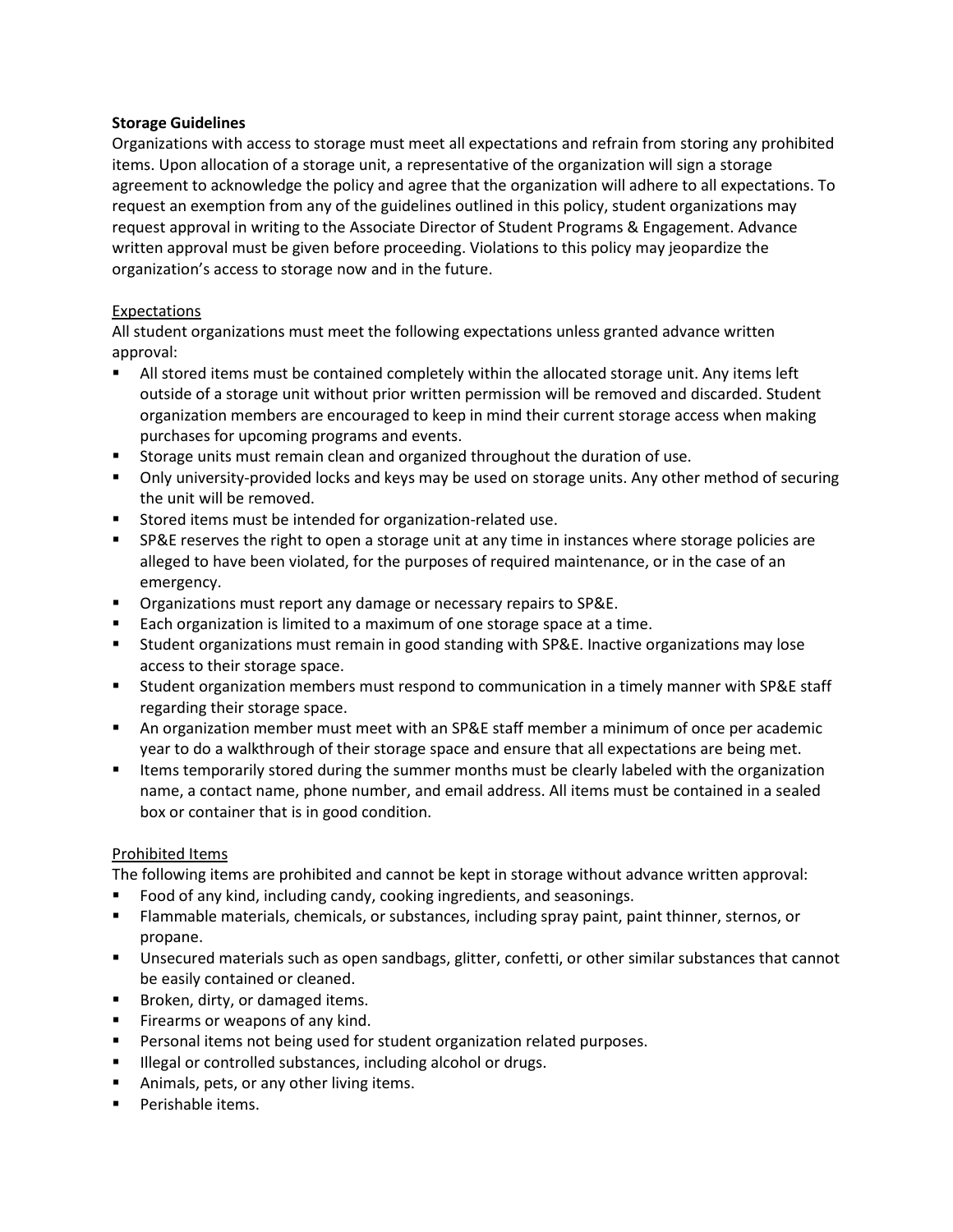#### **Storage Application**

All interested student organizations (including organizations with existing storage space in the Student Center) will be required to re-apply each academic year to indicate that they are requesting or wishing to maintain access to storage. Student organizations seeking access to storage will be able to submit an application each academic year during the spring semester. Organizations will be able to indicate their interest in storage for the summer months and/or year-round storage. The application will allow members to indicate their organization's need for access to storage, any preferences in location(s), as well as the ability to provide descriptions, sizes, and necessity of items to be stored. All items indicated on the application must be in adherence with this policy.

Student organizations that do not need, or do not have current access to, storage throughout the academic year are able to request to temporarily store items during the summer months. Access to summer storage will take place starting two weeks prior to the last day of spring semester classes until the end of the first week of fall semester classes. Organizations who have indicated a request for yearround storage access may utilize summer storage while they wait for more information surrounding their application request. This storage is intended to be temporary and all items must be picked up or relocated to a more permanent location within the first week of fall semester classes.

Year-round storage access will begin at the start of each academic year and will remain in place for the full academic year and subsequent summer months, until the following academic year begins. At that time, organizations will either maintain access to their same storage space, move to another space, or will vacate their items from storage entirely.

Student organizations who do not participate in the annual application process will have the ability to submit a storage interest form via Campus Groups at any point during the year. Storage will be allocated as availability permits.

#### **Allocation Process**

Following the storage application deadline, staff members from SP&E, in collaboration with the Student Center Advisory Board (comprised of current undergraduate Bentley students) will allocate all available storage units for the upcoming summer months and the following academic year.

All applicants will receive communication via email no later than two weeks prior to the last day of classes (for summer requests) and no later than two weeks prior to the first day of classes (for academic year requests). Email communication will contain information indicating the decisions for allocated space as well as any next steps including signing a storage agreement, a timeline for moving items, and how to access to the space.

With a limited amount of storage locations, access to storage space, or access to a specific storage unit is not guaranteed each year. Space locations will be re-allocated and moved as needed to maximize storage options for as many organizations as possible. SP&E will do their best to accommodate any preferences indicated in the application.

#### Selection Criteria

Due to limitations in accessible space for storage, all available storage units will be allocated and prioritized based on the needs of each organization. Some additional factors to be taken into consideration may include:

Descriptions, sizes, and necessity of items to be stored.